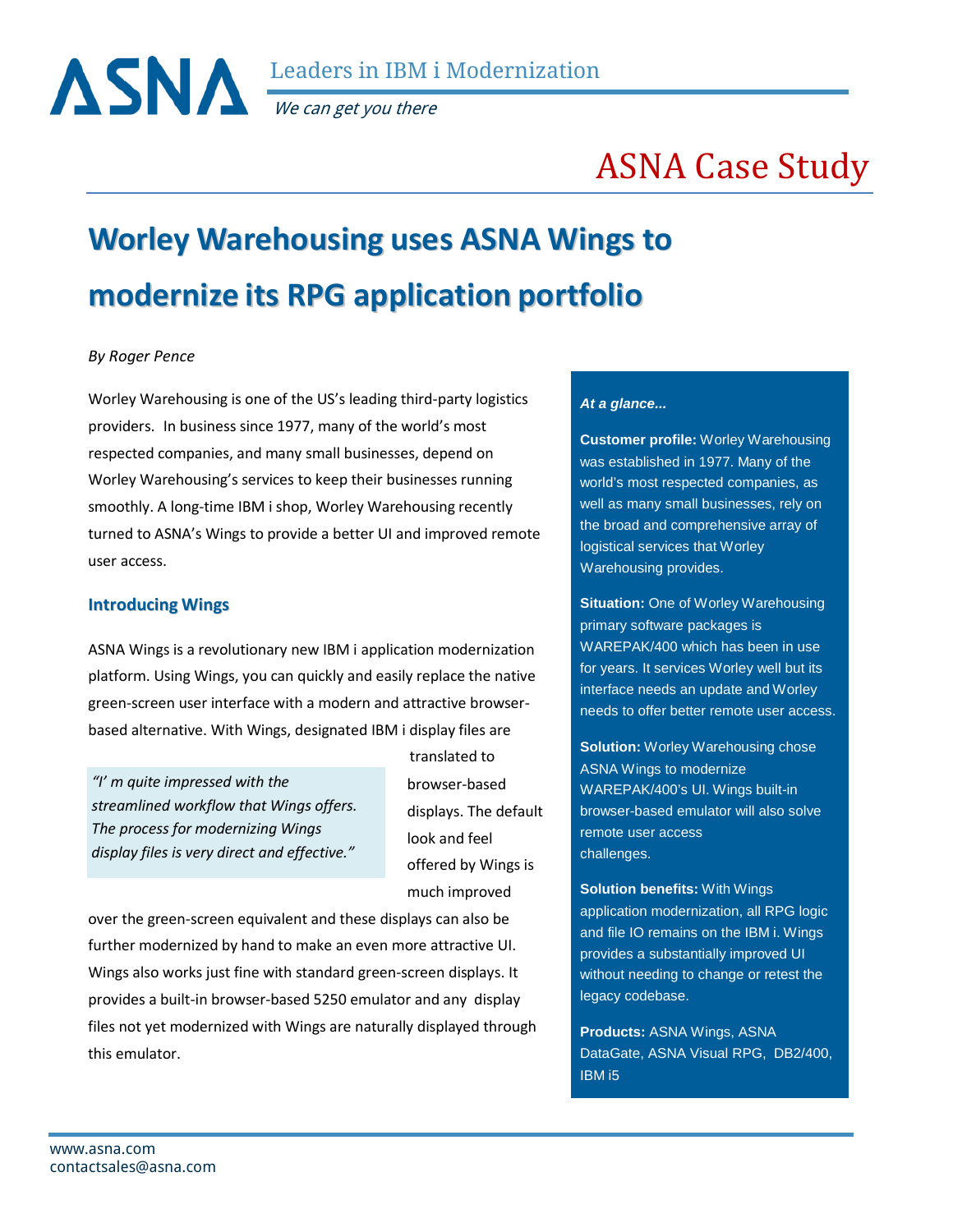

We can get you there

## **Great emulator and streamlined workflow**

Dan Burnhardt, Worley's IT Director, was quickly impressed with Wings. Says Dan, "I was very quickly impressed with the browser-based 5250 emulator in Wings. That feature alone nearly won me over. Yes, I have screens that I need to make look better, but I also have many of them that look just fine as is. A big part of our challenge is providing reliable and easy remote user access to these applications."

But it wasn't just Wings emulator that got Dan's attention. He continues, "I'm also quite impressed with the streamlined workflow that Wings offers. I'm able to point and click and quickly perform basic modernization on a given display file. There isn't a heavy up front process or any analytical steps that I need to take. The process for modernizing display files with Wings is very direct and effective."

As a logistics server provider, it's beneficial for Worley Warehousing to let remote users onto their IBM i for query purposes (for example, to investigate inventory levels and shipment dates). In the past, Dan needed to worry about how to install and configure a 5250 emulator for these customers to use. With Wings, these customers will have natural access to the applications they need through Wings (sometimes using Dan's modernized displays and using the ASNA emulator for standard displays). This access does require an i5 job for each user, so its scalability is limited, but for the light, remote use Worley Warehouse needs, the access Wings provides will work very well.

# **Crossing the chasm**

With Wings, you don't need to write any code to perform basic display file modernization. However, you may later want to add features such as Google Maps, data graphing, Web services, and other modern features to your modernized displays. Adding these functional features does require that you write some code (though probably not

*"Having the comfort zone of RPG inside Visual Studio, as well as good help and guidance from ASNA's support and educational departments, I've successfully crossed the chasm and am quite able to do the Wings work I need to do in Visual Studio."*

as much as you'd expect). Microsoft's Visual Basic, C# or ASNA's Visual RPG can be used to add these interesting application enhancements. These enhancements are all done with off-the shelf components—you aren't constrained by proprietary features. Wings application modernization is only limited by your imagination.

Wings is hosted in Microsoft Visual Studio. Visual Studio is a comprehensive Windows programming environment that is most

typically associated with VB.NET and C#, but ASNA's Visual RPG (AVR) also works within Visual Studio. Having the old standby language available Visual Studio less imposing for RPG veterans.

Dan is an RPG veteran—having written thousands of lines of RPG over the years. Developing on the PC isn't what you'd call his native environment. Dan elaborates, "Having spent the vast majority of my time editing RPG in SEU, Visual Studio and ASNA Visual RPG did present a learning bump for me. But having the comfort zone of RPG inside